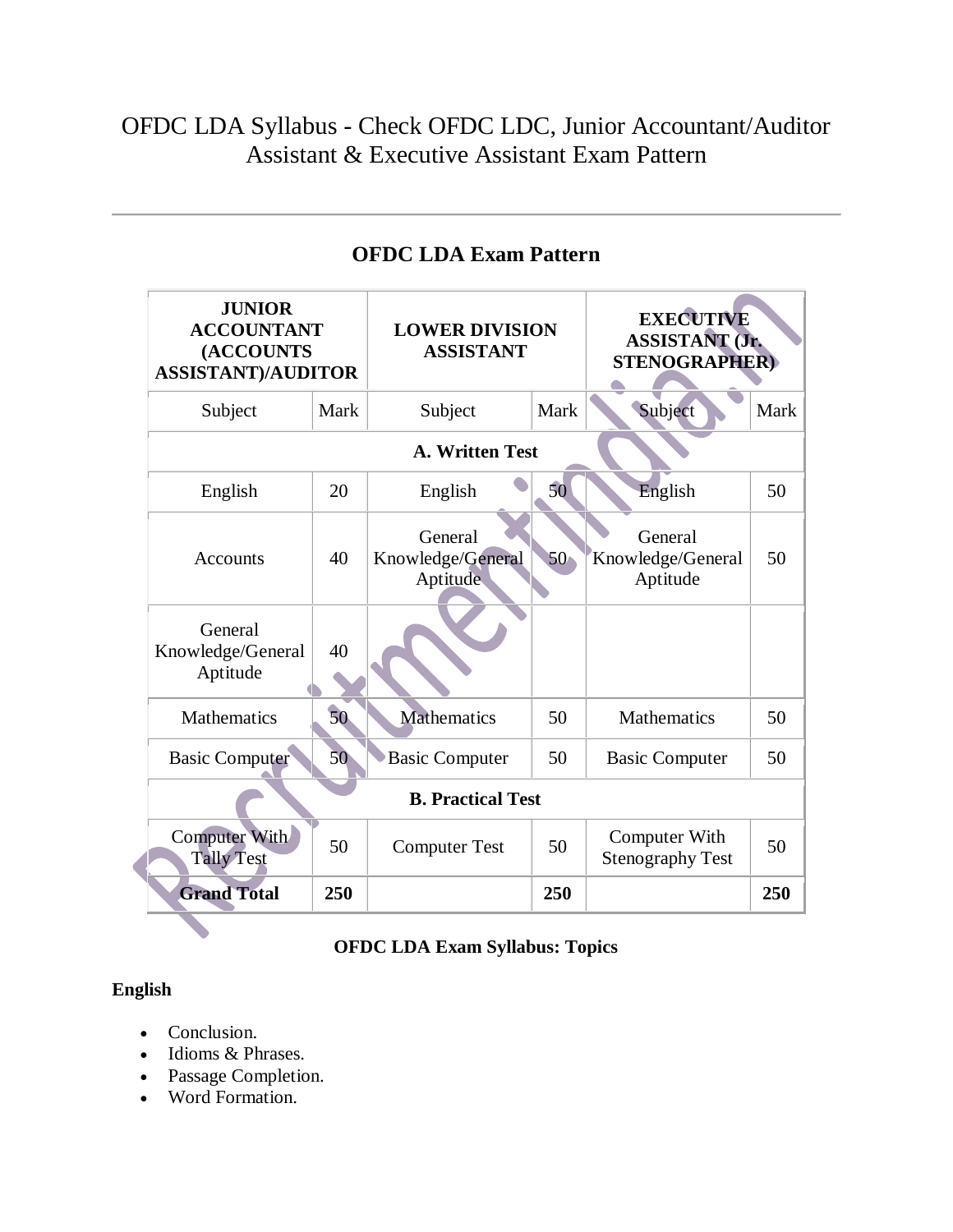- Fill in the Blanks.
- Vocabulary.
- Articles.
- Error Correction.
- Tenses.
- Verb & Adverb.
- Synonyms.
- Antonyms.
- Grammar.
- Verb Agreement.
- Theme detection.
- Sentence Completion.
- Comprehension.

#### **General Knowledge**

- General Polity
- Culture
- Geography of India
- Sports & Games
- Knowledge of current events
- Indian Constitution
- Science  $&$  Technology
- Indian Economy
- Famous places and specialty
- History of India
- Abbreviations
- Famous personalities
- Important days and years
- Awards, Nobel Prizes, and Honors
- Computer knowledge

#### **Aptitude**

- Time & Work.
- Profit and Loss.
- Partnership Business.
- Ratio & Proportion.
- Time and distance
- Decimals and Fractions.
- Interest.
- Computation of Whole Numbers.
- Averages.
- Relationships between numbers.
- Square Roots.
- Discount.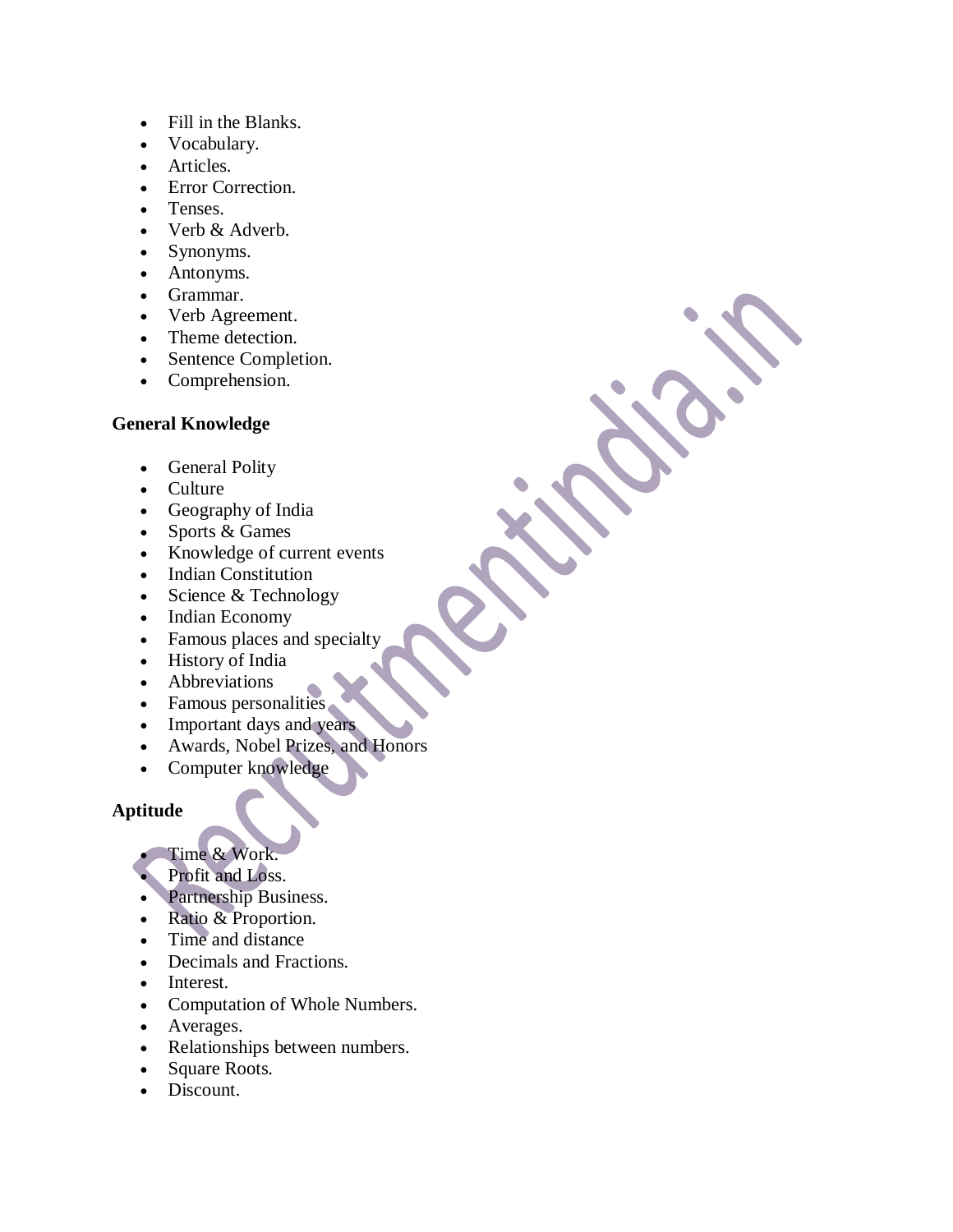#### **Accounts**

- Record every financial transaction.
- Balance the books.
- Understand business accounts
- Store records securely.
- Owners Equity
- Prepare financial reports.
- Purchases
- Set up your business accounts.
- Payroll Expenses
- Stick to a schedule.
- Cash
- Accounts Receivable
- Loans Payable
- Sales
- Retained Earnings
- Inventory.
- Decide on a bookkeeping method.
- Accounts Payable

#### **Mathematics**

- Fractions Exponents
- Compound Interest Discount.
- Ratio and Proportion.
- Basic geometrical ideas (2-D).
- Understanding Elementary Shapes.
- Whole Numbers.
- Algebra.
- Negative Numbers and Integers.
- Data handling, statistics also.
- Number System.
- Cube root Profit & Loss.
- Geometry.
- Introduction to Algebra.
- Quadrilateral.
- Symmetry.
- Constructions.

#### **Computer Knowledge**

- Database Management Systems.
- Number system.
- Computer hardware parts and controls.
- Basic Computer Terminology.